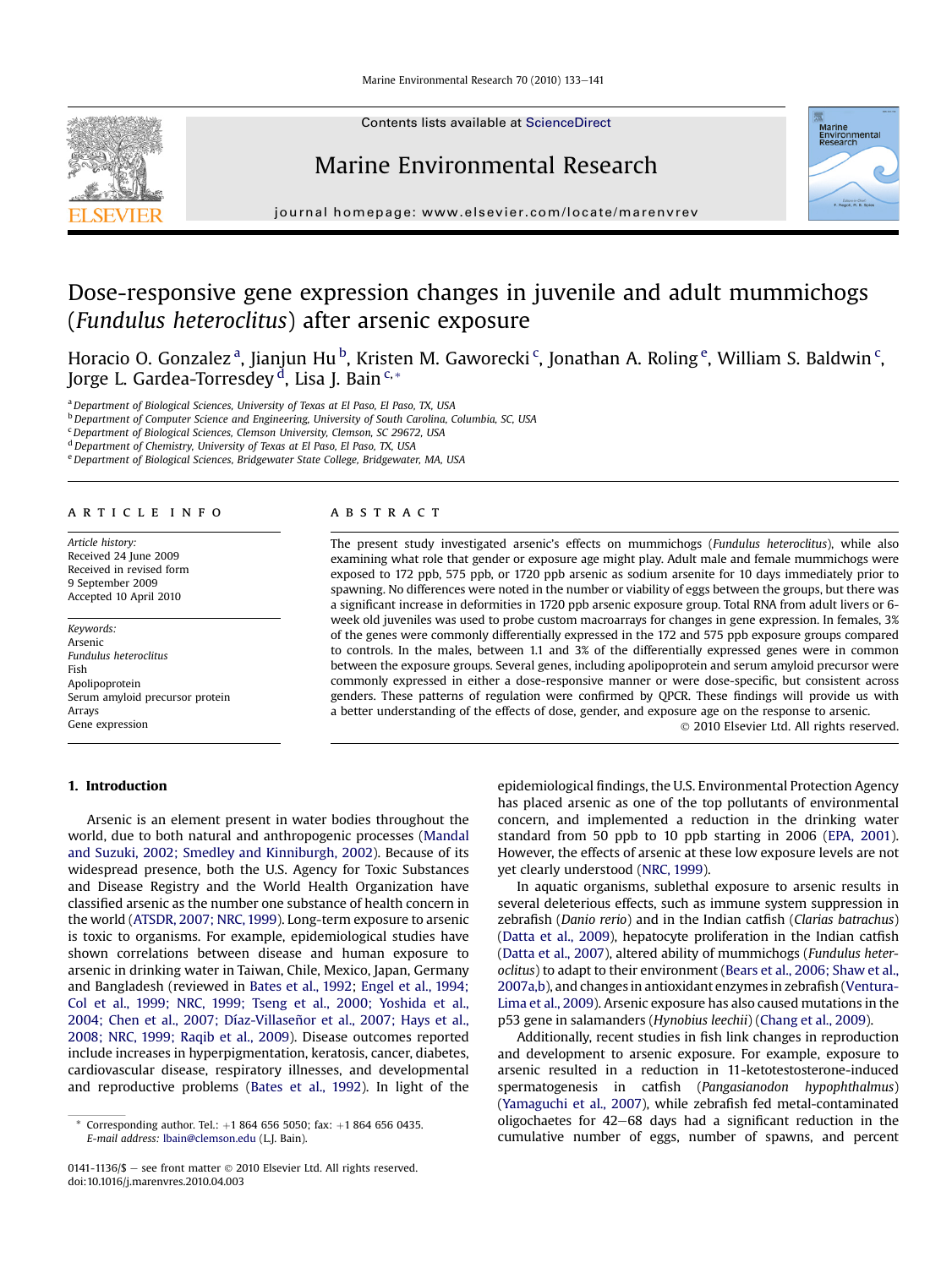of hatching success ([Boyle et al., 2008\)](#page-7-0). Zebrafish exposed to high concentrations of arsenic during development  $(64,950-259,800$  ppb) showed dorsal curvature, cardiac edema along with cardiac malformations, inappropriate apoptosis and methylation patterns, and altered development of the neuromuscular system [\(Li et al., 2009](#page-7-0)). These findings corroborate studies in which offspring of mummichogs whose parents were exposed to 230 ppb arsenic had a 2.8-fold increase in trunk curvatures. These abnormalities were correlated with differential expression of genes important in cellular and organismal structure, such as myosin light chain 2, tropomyosin, parvalbumin and type II keratin genes ([Gonzalez et al., 2006\)](#page-7-0). These effects are supported by the fact that arsenic has been shown to be transferred from the mother to the offspring in a variety of species [\(Concha et al., 1998; Kubota et al.,](#page-7-0) [2005; Fängström et al., 2009\)](#page-7-0). There also does appear to be genderbased differences in diseases caused by arsenic, although whether males or females are more sensitive seems to depend on the specific type of effect (reviewed in [Vahter et al., 2007\)](#page-8-0).

Thus, there is a need to investigate arsenic's effects on aquatic organisms at low concentrations, while also examining what modifying role that gender or age of exposure may play. One way to do this is through the use of microarrays. Arsenic exposure can alter the expression of genes including those involved in stress response, proto-oncogenes, signaling molecules, transcription factors, chemokine receptors, and DNA repair enzymes in a variety of cell lines at concentrations ranging from 0.125  $\mu$ M to 25  $\mu$ M ([Chen et al., 2001;](#page-7-0) [Zheng et al., 2003; Snow et al., 2005; Posey et al., 2008; Yamamoto](#page-7-0) [et al., 2008\)](#page-7-0). A number of studies have demonstrated the utility of microarrays in environmental toxicogenomics. For example, a sheepshead minnow estrogen responsive array was developed to monitor the action of xenoestrogens in aquatic environments ([Larkin et al., 2002\)](#page-7-0). Arrays have also been developed for Fundulus to examine differential gene expression after chromium exposure to both adults and juveniles ([Roling et al., 2006\)](#page-8-0). Microarrays were used to identify biomarkers of cadmium exposure in the European flounder (Platichthys flesus) ([Sheader et al., 2006\)](#page-8-0), and in rainbow trout ([Koskinen et al., 2004\)](#page-7-0). Clusters of rainbow trout genes involved in energy metabolism, protein synthesis, and metal ion transport were upregulated at high exposures (0.5 mg/L cadmium), while downregulated at medium or low exposures (0.25 mg/L, 0.05 mg/L respectively). In contrast, other genes involved in stress response, receptor signaling, G-protein coupled receptor, lipid biosynthesis and sulfur metabolism were upregulated at low doses and repressed at high doses [\(Koskinen et al., 2004](#page-7-0)).

Only a few studies have used microarrays to examine arsenic's effects on aquatic organisms. Using arrays, zebrafish exposed to 15 ppm arsenic had decreased hepatic glycogen, increased incidence of cholestasis, and changes in overall hepatocyte morphology. Concurrent with these findings, the authors found genes involved in carbohydrate catabolism, DNA repair, and oxidant status-related proteins to be differentially expressed [\(Lam et al.,](#page-7-0) [2006](#page-7-0)). Consequently, the present study used microarrays to investigate changes in the patterns of gene expression after adult and parentally-exposed juvenile mummichogs were exposed to three arsenic concentrations. These findings will provide us with a better understanding of dose-response relationships and the effects of gender and age on the response to arsenic.

## 2. Methods

## 2.1. Fish exposures

Mummichogs (2 males and 5 females) were randomly assigned to one of 10 different aquaria, 5 of which contained 20 ppt saltwater (Coral Life, Burbank, CA) and 5 of which contained sodium arsenite in 20 ppt saltwater. Three separate studies were conducted using the same set-up, but one exposure was with 172 ppb  $(1.32 \mu M)$ , the second with 575 ppb  $(4.43 \mu M)$ , and the third with 1720 ppb  $(13.2 \mu M)$  arsenic, provided as sodium arsenite. Fish were exposed for a total of 10 days, maintained on a natural photoperiod, and fed daily with AquaTox flaked fish food (Zeigler Brothers, Gardners, PA) supplemented with freeze-dried brine shrimp. All studies were conducted using a static-renewal exposure, with 80% of the water being replaced every 48 h. Although arsenic concentrations in the control aquaria water were below the detection limits, arsenic concentrations in the food (0.03 ng/g) are similar to what others have reported [\(Shaw et al., 2007b\)](#page-8-0).

Spawning substrates were placed in each tank on the three days surrounding the full moon to collect eggs. The total number of eggs produced was counted and their viability was determined. Eggs from each of the aquaria on each day were placed into petri dishes containing 20 ppt saltwater to monitor their viability, development, and time to hatch. After completion of spawning, the parents were euthanized in 1 g/L buffered MS-222 and two female fish from each group were stored at  $-80$  °C to determine arsenic body burdens. For the remaining adults, livers were removed, placed in TRIReagent, and stored at  $-80$  °C. The hatchlings from each exposure group were transferred to an individual 1 gallon aquarium containing 20 ppt seawater, maintained on a 16-h light/8-h dark photoperiod at 25 $\degree$ C, and fed recently hatched brine shrimp. The juveniles were observed over the next six weeks to determine whether additional morphological changes, developmental delays, or death would occur, but no additional phenotypes were noticed. Six weeks after hatching, the juveniles were euthanized with an overdose of buffered MS-222 and were stored at  $-80$  °C.

## 2.2. Chemical residue analysis

One intact adult female fish carcass from each aquaria in 1720 ppb experiment was freeze-dried (Labconco, Kansas City, MO), microwave digested (CEM, Mathews, NC) following the USEPA 3051 method [\(Kingston and Jassie, 1988\)](#page-7-0) and arsenic levels analyzed using an Inductively Coupled Plasma Optical Emission Spectrometer (ICP/OES) Optima 4300 DV (Perkin-Elmer Instruments, Edgewood, NM). Arsenic was detected at 189 nm, which has a detection limit of 3 ppb. A standard curve for sodium arsenite was used to determine body burdens in the fish, and statistical differences between the groups were determined using Student's t-test.

### 2.3. Morphometric analyses of the vertebrae

Ten control and ten 575 ppb parentally-exposed juveniles were examined for changes in vertebral and fin bone size and number. Briefly, the fish were fixed in 10% formalin for 7 days and placed in Alcian Blue dye in 80% ethanol/20% glacial acetic acid solution for 12 h. After neutralization with potassium hydroxide, the specimens were bleached in 3% hydrogen peroxide. The fish were then digested in a sodium borate/trypsin solution until bones and cartilage were visible, and stored in glycerol [\(Taylor and Van Dyke,](#page-8-0) [1985](#page-8-0)). A confocal microscope (Carl Zeiss, Thornwood, NY) was used to quantify the area of each vertebra, which was normalized to the weight of each fish.

#### 2.4. Gene expression changes using macroarrays

Targeted mummichog cDNA arrays were constructed using genes from subtractive hybridization or differential display experiments from fish exposed in the laboratory or collected from field sites containing Cr(VI), Cr(III), anthracene, pyrene, and arsenic ([Bain, 2002; Maples and Bain, 2004; Peterson and Bain, 2004;](#page-7-0)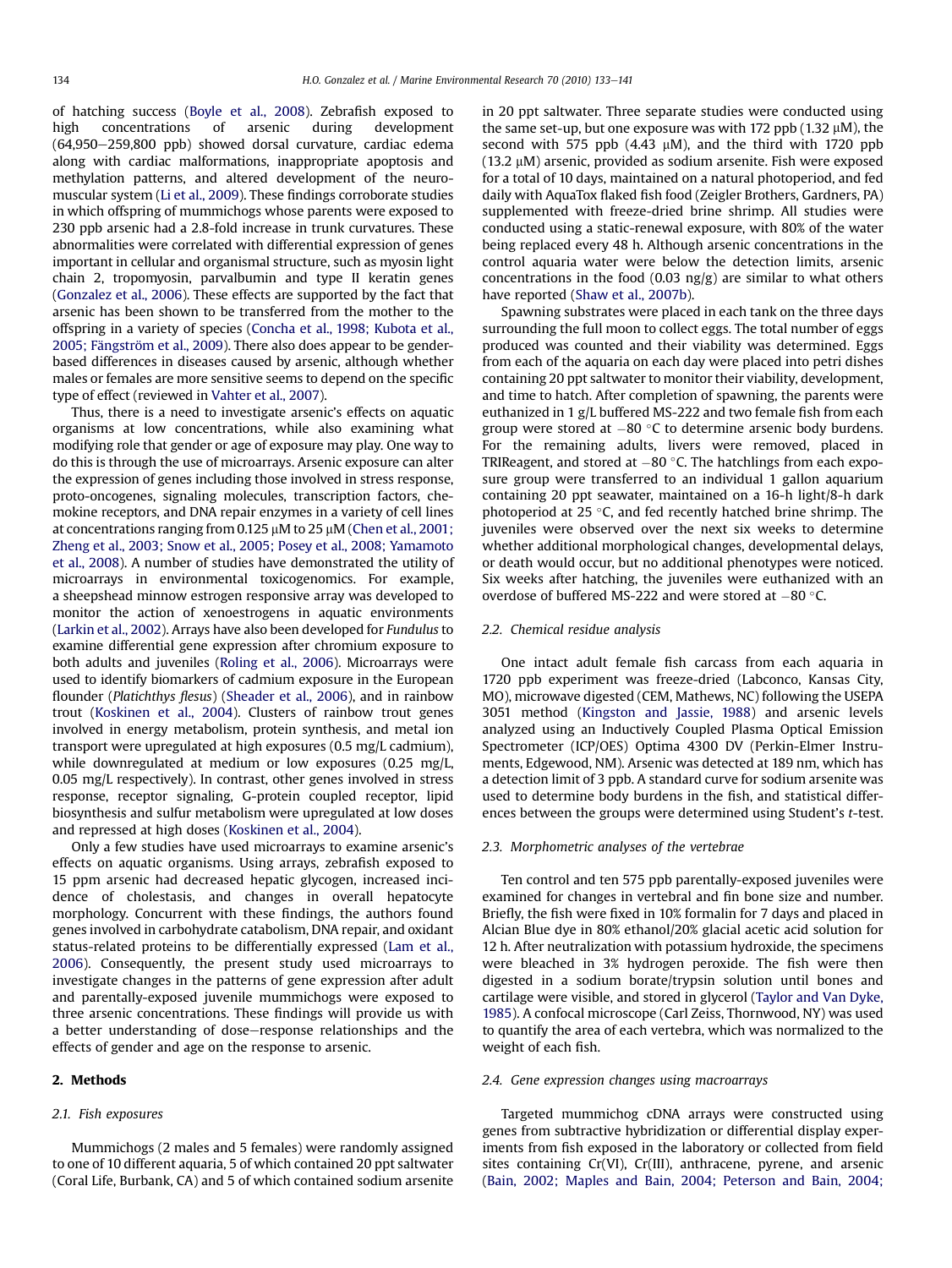[Roling et al., 2004, 2006; Gonzalez et al., 2006\)](#page-7-0). Each membrane contained 270 duplicate clones, including 13 blanks or plasmid controls. Specific information on the array platform is available on the Gene Expression Omnibus website (GEO-GPL2535) ([Roling](#page-8-0) [et al., 2006\)](#page-8-0).

For each experiment, five arrays were probed using RNA samples from control groups and five were probed with samples from the arsenic-exposed groups. Array experiments were conducted for the 172, 575, and 1720 ppb males and for the 172 and 575 ppb females. RNA was extracted from a pool of 7 to 10 juveniles per aquarium using TRIReagent (Sigma, St. Louis, MO) and treated with DNase I. The pools of RNA were obtained from the 172, 575, and 1720 ppb exposure groups, plus their respective controls. Probes were generated by reverse transcription using  $2 \mu$ g of RNA, 0.1  $\mu$ M oligo dT primer, 1.2 mM dNTPs lacking dATP,  $[33P]$ dATP (3000 Ci/mmol, Perkin Elmer, Boston, MA) and 200U MMLV-RT at 37  $\degree$ C for 2 h. Meanwhile, the array membranes were prehybridized for  $4-6$  h in Express hybridization solution (Clontech, Palo Alto, CA) containing 100 mg/ml denatured salmon sperm. Each probe was purified using Amersham's Probe Quant-50 columns (Piscataway, NJ), denatured, and incubated overnight with the array at 68  $\degree$ C. Then, the arrays were washed four times with  $2 \times$  SSC/0.5%SDS at 64 °C and four times with  $0.5 \times$  SSC/0.5%SDS at 64 °C. The membranes were wrapped in plastic, placed on a phosphorimaging screen, and developed using a Bio-Rad Molecular Imager FX (Hercules, CA). The intensity of each spot was quantified using the Invitrogen ResGen Pathways 4-Universal Microarray Analysis Software (Carlsbad, CA). The data for this series of experiments has been deposited in NCBI's Gene Expression Omnibus [\(Edgar et al.,](#page-7-0) [2002\)](#page-7-0) and can be accessed using GEO series accession number GSE16772 [\(http://www.ncbi.nlm.nih.gov/geo/query/acc.cgi?](http://www.ncbi.nlm.nih.gov/geo/query/acc.cgi%3Facc%3DGSE16772) [acc](http://www.ncbi.nlm.nih.gov/geo/query/acc.cgi%3Facc%3DGSE16772)=[GSE16772](http://www.ncbi.nlm.nih.gov/geo/query/acc.cgi%3Facc%3DGSE16772)).

### 2.5. Microarray analysis

The CLEAR-test method was used to analyze the microarray data for identifying differentially expressed genes between normal state and different degrees of arsenic exposure for each fish group [\(Valls](#page-8-0) [et al., 2008\)](#page-8-0). This method combines the z-test, which focuses on large changes, with a  $x^2$  test to evaluate variability, and has the advantage of not reporting genes with small changes and low variances as differentially expressed. For all the duplicate spots, the raw pixel intensity values were first averaged before running CLEAR-test. Average fold expression changes for each gene were obtained for each of the three arsenic concentrations in the male, female, and juvenile groups.

## 2.6. Changes in RNA abundance by real-time PCR

Total RNA from the liver of 5 adult fish of each gender per exposure group was isolated using TRI Reagent (Sigma) and then treated with RNase-free DNase. Total RNA from a pooled sample of 3 whole juveniles was also isolated after homogenization ( $n = 5$ pools per group). To prepare cDNA, total RNA  $(2 \mu g)$  was incubated with 50 ng random heblxamers, RNasin, 10 mM dNTP mix, and 200U Moloney murine leukemia virus (MMLV) reverse transcriptase at 37  $\degree$ C for 1 h. Real-time PCR was performed in Bio-Rad's I-Cycler (Hercules, CA) using RT<sup>2</sup> SYBR Green/Fluorescein qPCR master mix (SABiosciences, Frederick, MD), along individual sets of primers for the EST 9-7 (#CO897482; forward primer 5'-GCCAA-CACCATGTGTGCAAGTTCT-3'; reverse primer 5'-TCTGGACA-CAGTCACACACAGACT-3'), apolipoprotein (8-56) (#DN474949; forward primer 5'-ATCTTGCAGCTGCTGTTCTGTTGC-3'; reverse primer 5'- GTGTCAAAGTGGGTCTTGGCCTTT-3'), and serum amyloid precursor (1-31) (#AY735160, forward primer 5'-

AGGTTATCAGCGATGCCAGAGAGT-3': reverse primer  $5'$ ATTTGCTTCCTGATCGGCCTCTGA-3'). 18S rRNA (#X00686; forward primer 5'-TTTCTCGATTCTGTGGGTGGTGGT-3'; reverse primer 5'-TAGTTAGCATGCCGGAGTCTCGTT-3') was used as a housekeeping gene to normalize the total number of molecules in each sample. All PCR products had a denaturing step of 95  $\degree$ C for 15 s, an annealing/ extension step at 57 $\degree$ C for 1 min for a total of 40 cycles. The cycle threshold values obtained from the real-time PCR were converted into starting number of molecules per 100 ng cDNA using known concentrations of the specific gene product, which was normalized to the number of 18S rRNA molecules [\(Gonzalez et al., 2006](#page-7-0)). The standards were prepared by RT-PCR and sequenced at Clemson University to confirm their identity.

## 3. Results

## 3.1. Arsenic body burdens

At the conclusion of spawning, female fish from each control and 1720 ppb arsenic aquaria were used to determine the body burdens of arsenic. In the adults, arsenic levels were 2.6-fold higher in the exposed fish than in the controls after 10 days of exposure (Fig. 1). This level of uptake is consistent with other studies in Fundulus. For example, adult mummichogs exposed to 8,000 ppb arsenic for 4 days had approximately 6 times more arsenic than controls while those fish exposed to 100 ppb arsenic for 14 days had approximately 3 times more arsenic than the controls [\(Miller et al.,](#page-8-0) [2007\)](#page-8-0). Similarly, mummichogs exposed to 787 ppb for 14 days had 2.8-fold higher hepatic arsenic levels than controls [\(Bears et al.,](#page-7-0) [2006\)](#page-7-0).

## 3.2. Hepatic gene expression changes in adult Fundulus exposed to arsenic

Microarrays were used to determine both the dose-dependent patterns of gene expression changes in livers following arsenic exposure and whether the response to arsenic differed between genders. Replicated test array experiments were conducted for 2 different exposure concentrations in the females or 3 different exposure concentrations in the males. Of the 257 genes on the array, between 4.7 and 8.2% were differentially expressed after arsenic exposure amongst the 5 groups of experiments using the



Fig. 1. Arsenic body burdens. Arsenic concentrations were measured in the adult females after the 10 day exposure. Data is the average  $\pm$  standard deviation of 5 intact fish per group. Significant differences (\*) were determined using Student's t-test  $(p < 0.05)$ .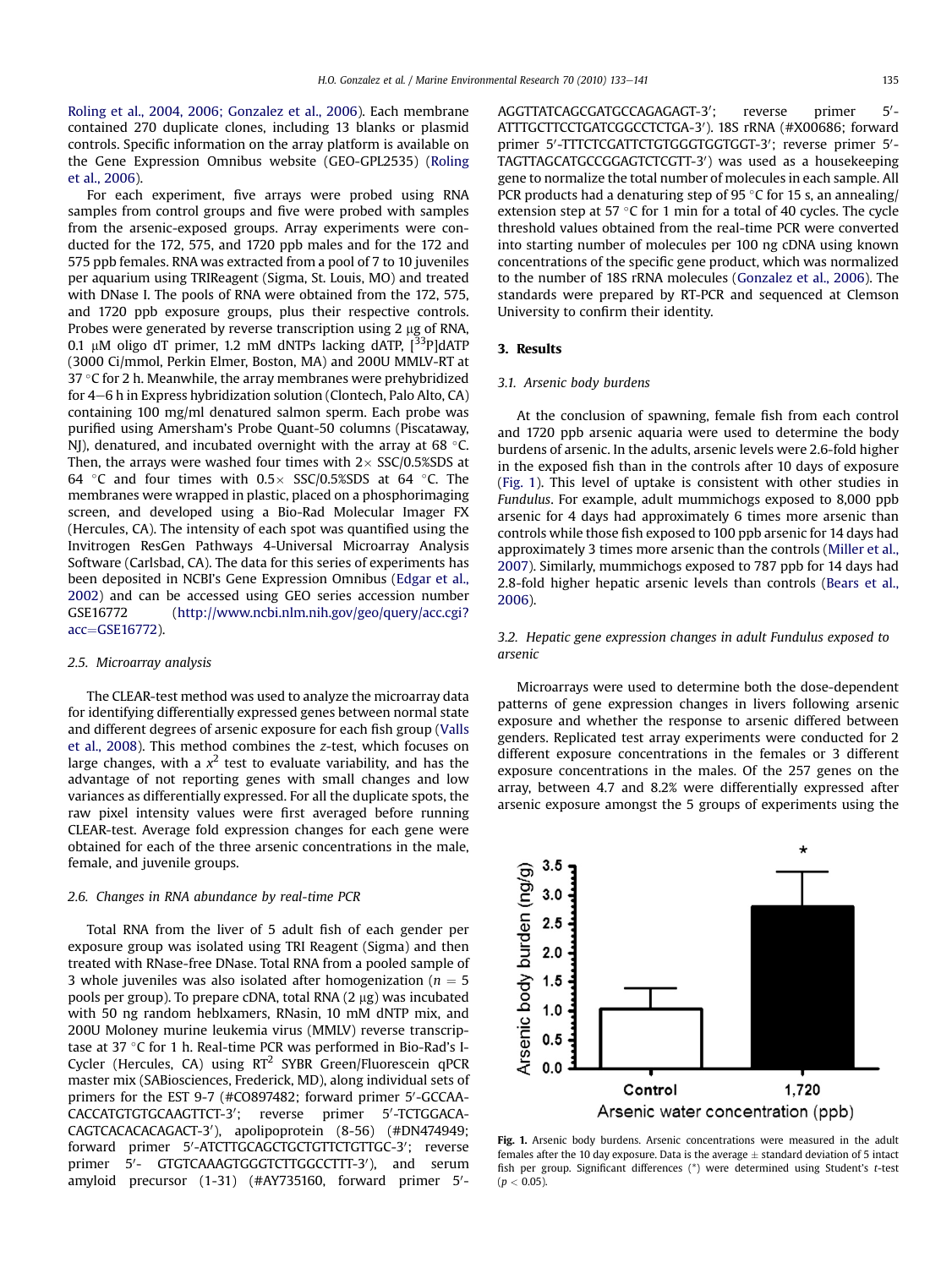CLEAR-test method. Analyzing the data for significantly differential changes in gene expression in a dose-responsive manner indicated that in the two female exposure groups, 172 ppb and 575 ppb arsenic, 16 and 19 hepatic genes were significantly changed compared to the controls, respectively. There were 7 common differentially expressed genes (Fig. 2A). In comparing the livers of male fish exposed to arsenic with the controls, 21, 12, and 13 hepatic genes were differentially expressed in 172, 575, and 1720 ppb exposures. There was only 1 gene shared in common between all three male groups, which is an EST termed 10-15. Shared genes between two of the three male exposures ranged from 3 to 7 (Fig. 2A). When examining the data from [Table 1](#page-4-0) for the number of common genes changed after arsenic exposure based upon gender, a total of 9 differentially expressed genes were common between males and females. The differential expression was more likely to occur in the 172 ppb exposure group than the 575 ppb group (Fig. 2B).

Several genes were expressed in a dose-responsive manner. Only genes with statistically different expression are shown in [Table 1.](#page-4-0) These included apolipoprotein, which was significantly downregulated in both female exposure groups and in two of the three male exposure groups. Apolipoprotein is represented by two partially overlapping clones on the array, 8-56 and Ab35, and both were changed in the same manner and the same magnitude [\(Table](#page-4-0) [1\)](#page-4-0). Lysozyme precursor is also represented by two clones, 1-11 and 1-163, with both consistently demonstrating downregulation in the 172 ppb males but upregulation in the 1720 ppb males exposed to arsenic [\(Table 1\)](#page-4-0). Other clones show differences based upon gender,



Fig. 2. Gene expression profiles for males and female Fundulus exposed to different concentrations of arsenic. Hepatic gene expression was examined using the Fundulus cDNA array (GEO-GPL2535) and analyzed for differential expression using the CLEAR-Test Method. The numbers of genes with significantly different expression ( $p \leq 0.05$ ) are indicated, and those changed by more than one exposure are found in the overlapping areas. A. Dose-responsive changes in hepatic gene expression in male and female fish B. Gender-responsive changes in hepatic gene expression in male and female fish.

such as tributyltin (TBT)-binding protein, which is downregulated in females but upregulated in males ([Table 1](#page-4-0)). A second overlapping clone for TBT-binding protein termed C3C61 (accession #BM084929) was also significantly downregulated (0.33-fold) in the 575 ppb arsenic-exposed females (data not shown). Several other genes were differentially expressed in only one exposure group, but many of these genes are associated with cell stress, damage, and repair, such as heat shock proteins, glutathione Stransferases, transcription elongation factors, and ATP synthase ([Table 2\)](#page-4-0).

## 3.3. Reproductive effects, developmental effects, and gene expression changes in the juveniles

In addition to changes in hepatic gene expression, we were interested in investigating the effects of arsenic on embryonic development. After the exposure period, the fish were mated and eggs collected to determine changes in embryonic development and hatchling success. There were no differences in the number of eggs laid per tank between the control and the arsenic-exposed groups at any concentration, nor any differences in egg viability ([Fig. 3a](#page-5-0)). After hatching, any deformities in the embryos were recorded. In the offspring whose parents were exposed to 1720 ppb arsenic, there was a significant increase in deformities including embryos with abnormal trunk curvatures, and head and eye deformities ([Fig. 3b\)](#page-5-0). Because of these abnormalities, it was hypothesized that arsenic could be altering the structure of bone or cartilage. However, no differences were observed in the number, orientation, or position of the vertebrae in parentally-exposed offspring compared to control offspring [\(Fig. 3c](#page-5-0)).

Unlike the adult hepatic gene expression, we used RNA extracted from whole 6-week old juveniles. There were very few genes in common between the three different parental exposure groups, except for two ESTs, 2-80 and 9-7 ([Table 1\)](#page-4-0). There was only one additional gene, complement component C8, which was shared between the juveniles and the adults. However, this gene was only significantly differentially expressed in the highest juvenile exposure group.

## 3.4. Confirmation of gene expression patterns

To confirm the expression patterns of several of the genes, we used quantitative PCR (QPCR) to examine expression levels of several selected genes in the livers of the adult males and females. Expression levels of the EST shared in common with the adults, 9-7, was also examined in the juveniles [\(Fig. 4](#page-6-0)). Apolipoprotein expression on the arrays was downregulated in all adult arsenicexposed groups, regardless of gender or concentration. This was validated in four of the five QPCR reactions. The exception was the 172 ppb female group, which based upon QPCR expression, showed no change in expression (fold change  $= 1.03$ ). The EST termed 9-7 showed a bit more variability, but the arrays and QPCR validated one another in 5 of the 7 groups [\(Fig. 4\)](#page-6-0). The expression of 9-7 in the 172 ppb female group was downregulated in the arrays but upregulated in the QPCR, while the 575 ppb male group was upregulated in the arrays but downregulated based upon QPCR. The levels of 9-7 in two juvenile groups examined showed similar expression patterns, being upregulated in both the arrays and when using QPCR ([Fig. 4\)](#page-6-0).

Serum amyloid precursor expression was downregulated in all of the male exposures and the 172 ppb female exposure, but upregulated in the 575 ppb female exposure group in the arrays. Again, the direction of change using QPCR matched in four of the five groups, but this time, the 172 ppb male group showed no changes in expression based upon the QPCR data (fold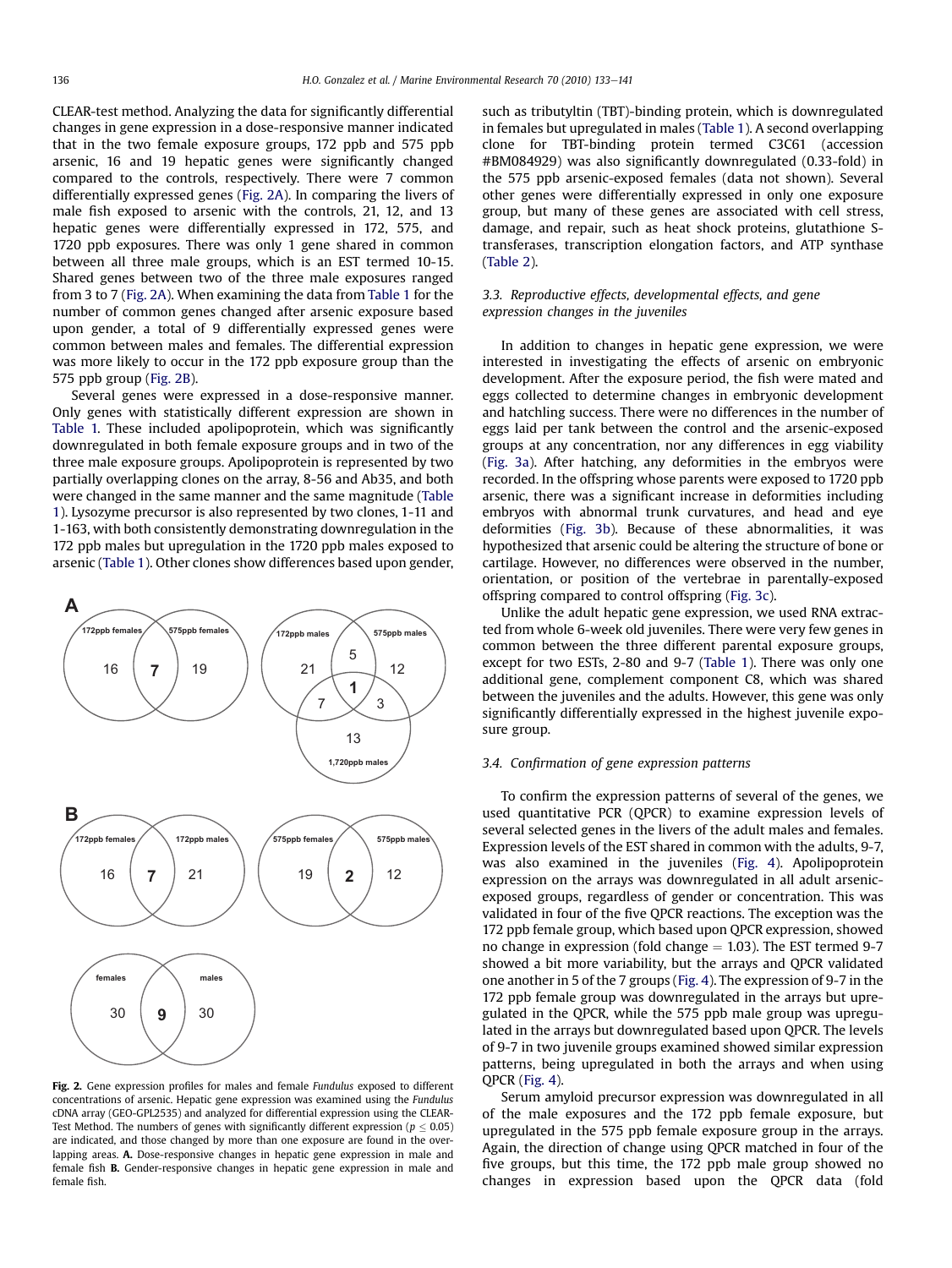#### <span id="page-4-0"></span>Table 1

Gene Expression Changes in Fundulus Exposed to Arsenic. Fold-changes in gene expression were calculated and significant differences were determined using the CLEAR-test method ( $p < 0.05$ ). Only genes that are differentially expressed and shared between more than 1 exposure group are listed.

|              |                                 |           | Fold change (Arsenic/control) |        |        |        |             |           |        |          |
|--------------|---------------------------------|-----------|-------------------------------|--------|--------|--------|-------------|-----------|--------|----------|
|              |                                 |           | Females                       |        | Males  |        |             | Juveniles |        |          |
| Clone ID     | Gene name                       | GenBank # | 172ppb                        | 575ppb | 172ppb | 575ppb | $1,720$ ppb | 172ppb    | 575ppb | 1,720ppb |
| $8 - 56$     | apolipoprotein                  | DN474949  | 0.59                          | 0.75   | 0.85   |        | 0.85        |           |        |          |
| Ab35         | apolipoprotein                  | CN992696  | 0.59                          | 0.79   | 0.85   |        | 0.84        |           |        |          |
| $9 - 7$      | <b>EST</b>                      | CO897482  | 0.61                          | 1.22   | 1.14   | 1.71   |             | 4.1       |        | 1.45     |
| $9 - 12$     | TBT-binding protein             | AY725225  | 0.56                          | 0.6    |        | 1.95   |             |           |        |          |
| $8 - 6 - T7$ | <b>EST</b>                      | DN596277  | 5.71                          | 0.45   |        |        |             |           |        |          |
| <b>Bb56</b>  | <b>EST</b>                      | DN596273  | 0.67                          | 1.79   |        |        |             |           |        |          |
| $1 - 31$     | serum amyloid precursor         | AY735160  | 0.63                          | 2.52   | 0.77   |        | 0.32        |           |        |          |
| $2 - 80$     | <b>EST</b>                      | DN474945  | 0.54                          |        | 0.81   | 2.13   |             |           | 1.54   | 1.29     |
| $9 - 16$     | <b>EST</b>                      | CO897478  | 0.7                           |        | 0.74   | 1.39   |             |           |        |          |
| pa_1-15      | complement component C8         | AY521664  | 0.7                           |        | 0.82   | 1.93   |             |           |        | 1.58     |
| <b>Bb53</b>  | cytochrome c oxidase subunit II | CV821001  |                               | 1.57   | 0.7    |        |             |           |        |          |
| $8 - 40$     | cytochrome c oxidase subunit II | CN976180  |                               | 0.8    | 0.6    |        |             |           |        |          |
| $10 - 15$    | <b>EST</b>                      | CO897479  |                               |        | 1.14   | 1.8    | 0.87        |           |        |          |
| $10 - 57$    | <b>EST</b>                      | CO897481  |                               |        | 1.41   |        | 0.55        |           |        |          |
| $1 - 11$     | lysozyme precursor              | AY735156  |                               |        | 0.3    |        | 2.65        |           |        |          |
| $1 - 163$    | lysozyme precursor              | AY735156  |                               |        | 0.29   |        | 2.85        |           |        |          |
| $8 - 46$     | <b>EST</b>                      | DN474948  |                               |        |        | 1.37   | 0.82        |           |        |          |
| $8 - 8$      | <b>EST</b>                      | CO897478  |                               |        |        | 1.68   | 0.82        |           |        |          |

change  $= 1.07$ ). For the higher exposure groups, both the directionality and magnitude of change were similar. The expression of serum amyloid precursor in the 575 ppb males was downregulated 0.83-fold in the arrays and 0.67-fold in the QPCR, while the expression in the 1720 ppb males was downregulated 0.32-fold in the arrays and 0.28-fold in the QPCR. Interestingly, serum amyloid precursor expression was upregulated in the 575 ppb female group, and the magnitude of change between the arrays and QPCR was also similar (2.5-fold in arrays; 3.7-fold in the QPCR). Overall, the QPCR data showed similar fold-changes and directionality, validating the array data.

## 4. Discussion

### 4.1. Arsenic-mediated changes in gene expression

The use of fish toxicogenomics is suited for studying contaminants such as arsenic, as fish can act as both models for human diseases as well as models for the health of the aquatic environment [\(Williams et al., 2003; Gorman and Breden, 2007](#page-8-0)). In the present study, adult mummichogs were exposed to three different arsenic concentrations, and the differential expression of genes was investigated by examining the effects of gender and maternal transfer to offspring. Several genes were differentially expressed as a result of the arsenic exposure, including apolipoprotein, serum amyloid precursor, tributyltin-binding protein, and cytochrome c oxidase. Overall, arsenic appears to perturb genes involved in energy utilization.

Apolipoprotein was one gene that was downregulated in the adult livers at all exposure concentrations tested. Using QPCR, the underexpression of apolipoprotein and the magnitude of downregulation were in concordance with the array data. Apolipoproteins are lipid binding proteins important in lipid secretion, lipolytic enzyme activation, and transport and binding of lipoproteins in cells ([Atkinson, 1992\)](#page-7-0). Several isoforms have been identified, which bind to and act as ligands for low density or very low density lipoprotein receptors [\(Atkinson, 1992\)](#page-7-0). In our experiment, both clones of the apolipoprotein C-1 were downregulated similarly in females as well as males. The reduction in apolipoprotein expression is in concordance with other arsenic exposure studies. For example, arsenic downregulated apolipoprotein in the lung fluid of male mice exposed to 50 ppb sodium arsenite for four weeks ([Lantz et al., 2008](#page-7-0)), and was differentially expressed in zebrafish embryos exposed to arsenic [\(Mattingly et al., 2009](#page-8-0)).

Another protein, serum amyloid precursor, was also downregulated in the adult males and in the 172 ppb female exposure group. Its altered expression was examined by QPCR, which confirmed a dose-responsive reduction in the male 172, 575, and

### Table 2

Genes showing unique differential expression. Fold-changes in hepatic gene expression in the males and females were calculated and significant differences were determined using the CLEAR-test method ( $p \le 0.05$ ). Only genes that were differentially expressed in only 1 exposure group are listed. GenBank accession numbers are indicated in parentheses.

| Clone identity and GenBank accession number |                                                  |                                   |                                           |                   |
|---------------------------------------------|--------------------------------------------------|-----------------------------------|-------------------------------------------|-------------------|
| 172ppb females                              | 575ppb females                                   | 172ppb males                      | 575ppb males                              | 1,720ppb males    |
| Small inducible cytokine<br>A4 (AY735153)   | EST (CX700381)                                   | GLUT2 (AY521663)                  | Elongation factor<br>$1\alpha$ (AY735180) | EST (CO897478)    |
| Myosin light chain<br>2 (CX700395)          | Coagulation factor XIIIB<br>precursor (CN988088) | Hemopexin precursor<br>(AY735182) | 70 kDa HSP<br>(AY735159)                  | Warp65 (AY735166) |
| EST (CX700386)                              | 14-3-3 (AY725221)                                | EST (CO897478)                    | GSTµ (AY725220)                           | EST (DN596272)    |
| Map kinase kinase<br>(BI993599)             | Deiodinase (U70869)                              | transferrin (AY735165)            | EST (CO897478)                            | EST (CX700393)    |
| EST (DN474942)                              | Vitellogenin (U07055)                            | Cytochrome b (AY725226)           |                                           |                   |
| EST (CO897490)                              | ATP synthase $F_0$ complex<br>(AY735178)         | fucolectin (AY735152)             |                                           |                   |
|                                             | EST (CO897485)                                   | EST (CX700390)                    |                                           |                   |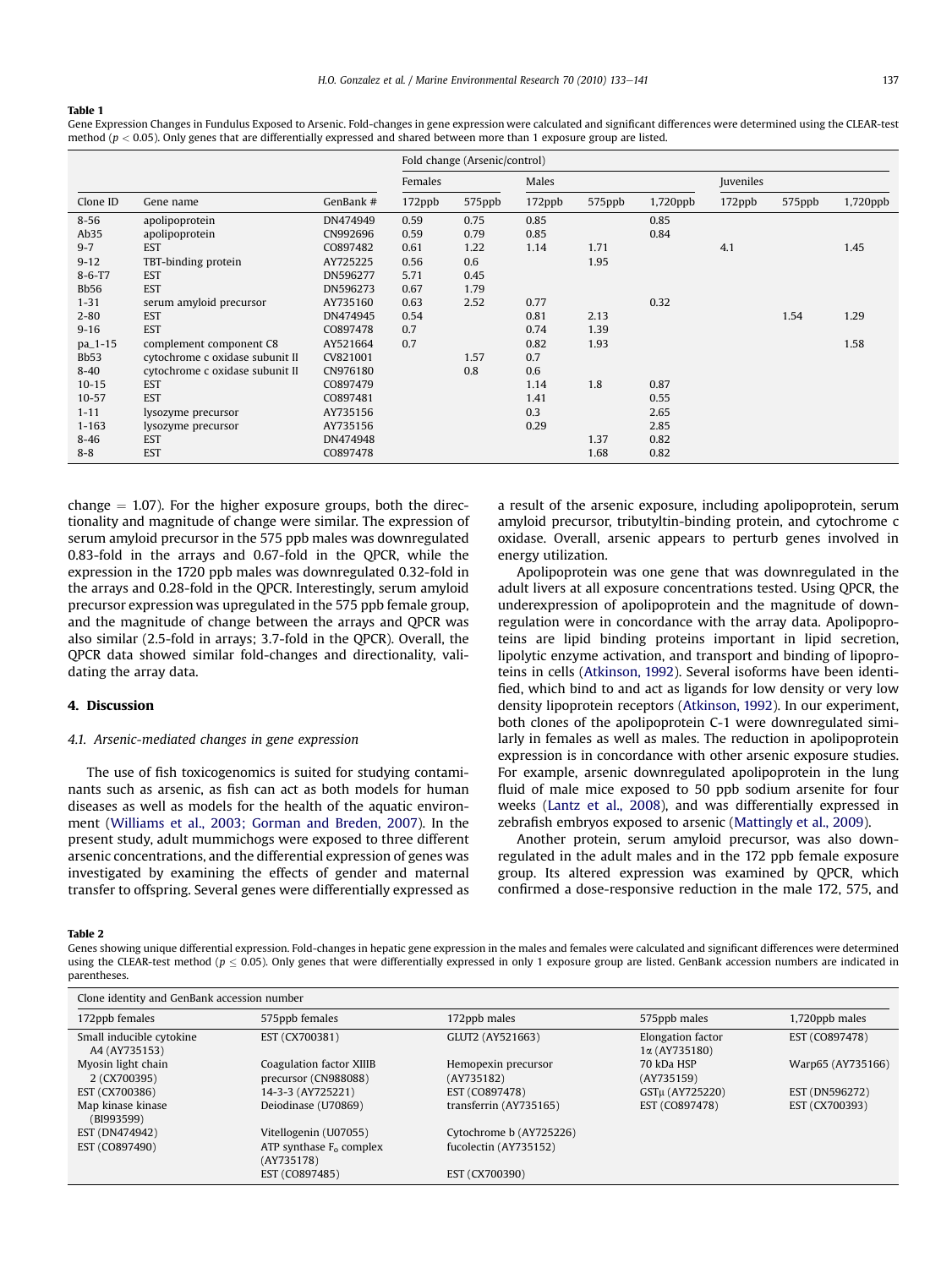<span id="page-5-0"></span>

| А       |               |               | <b>Fold increase</b> |
|---------|---------------|---------------|----------------------|
|         | % viability   | % deformities | in deformities       |
| Control | $71.2 + 21.4$ | O             |                      |
| 172ppb  | $82.5 + 6.9$  | 0             | 0                    |
| Control | $91.0 + 6.5$  | 0             |                      |
| 575ppb  | $88.3 + 8.3$  | 0             | 0                    |
| Control | $55.7 + 32.6$ | $0.7 + 1.1$   |                      |
| 1720ppb | $77.7 + 25.2$ | $12.2 + 6.0*$ | $17.4*$              |

## B

Normal offspring

Arsenic exposed offspring with trunk curvature



Fig. 3. Percentage viability and morphological abnormalities following arsenic exposure. Adults were exposed to 172, 575 or 1720 ppb arsenic for 10 days prior to spawning. Eggs were collected for three days following arsenic exposure, and their viability, along with any developmental abnormalities observed after 7 days, was recorded. A. Viability and deformity percentages are expressed as the average  $\pm$  standard deviation for offspring from 4 to 5 tanks, with statistical differences (\*)determined by Mann-Whitney (p < 0.05). B. Representative photographs from normal and deformed offspring, C. Morphological analysis of the vertebrae. The total size (area) for individual vertebrae were quantified using the LSM5 Pascal software. Values are the average area in square micrometers divided by the weight of the 6-week old fish. Significant differences (\*) were determined using Student's ttest ( $p < 0.05$ ).

1720 ppb groups. Serum amyloid precursor proteins (APPs) are also a family of apolipoproteins ([Zheng and Koo, 2006](#page-8-0)). Although most often associated with the development of Alzheimer's disease (reviewed in: [Esler and Wolfe, 2001; Jaeger and Pietrzik, 2008\)](#page-7-0), APPs are thought to function to control cholesterol transport, ApoE metabolism, and help maintain cholesterol homeostasis [\(Yao and](#page-8-0) [Papadopoulos, 2002; Liu et al., 2007](#page-8-0)). Additionally, cellular cholesterol can modify both the processing and transcription of APP ([Bodovitz and Klein, 1996; Fassbender et al., 2001; Kiyosawa et al.,](#page-7-0) [2004](#page-7-0)). In general, the downregulation of APP in the adult mummichogs mimics the reduction in apolipoprotein expression.

Both apolipoprotein and APPs are involved in lipid homeostasis, and in other studies, exposure to arsenic does appear to alter lipid levels. Mice exposed to arsenic via drinking water from weaning to 1 year of age, or from 8 weeks to 1 year of age had significant reductions in serum triglycerides, total cholesterol, and HDL cholesterol compared to controls [\(Ahlborn et al., 2009\)](#page-7-0). The authors hypothesized that the reduction in lipids could be due to alterations in fatty acid production, as there was a reduction in the mRNA expression of stearoyl-CoA desaturase 1, the rate limiting enzyme in monounsaturated fatty acid synthesis ([Ahlborn et al., 2009\)](#page-7-0). Interestingly, the mice in their study exposed to arsenic only in utero did not have alterations in serum lipids [\(Ahlborn et al., 2009\)](#page-7-0). These findings are in concordance with our studies showing a marked reduction in both apolipoprotein and APP proteins in the adults, but not in the offspring. Thus, arsenic exposure may impair cholesterol homeostasis, which could have adverse physiological consequences for fish ([Heath, 1995](#page-7-0)). Examining lipid levels in the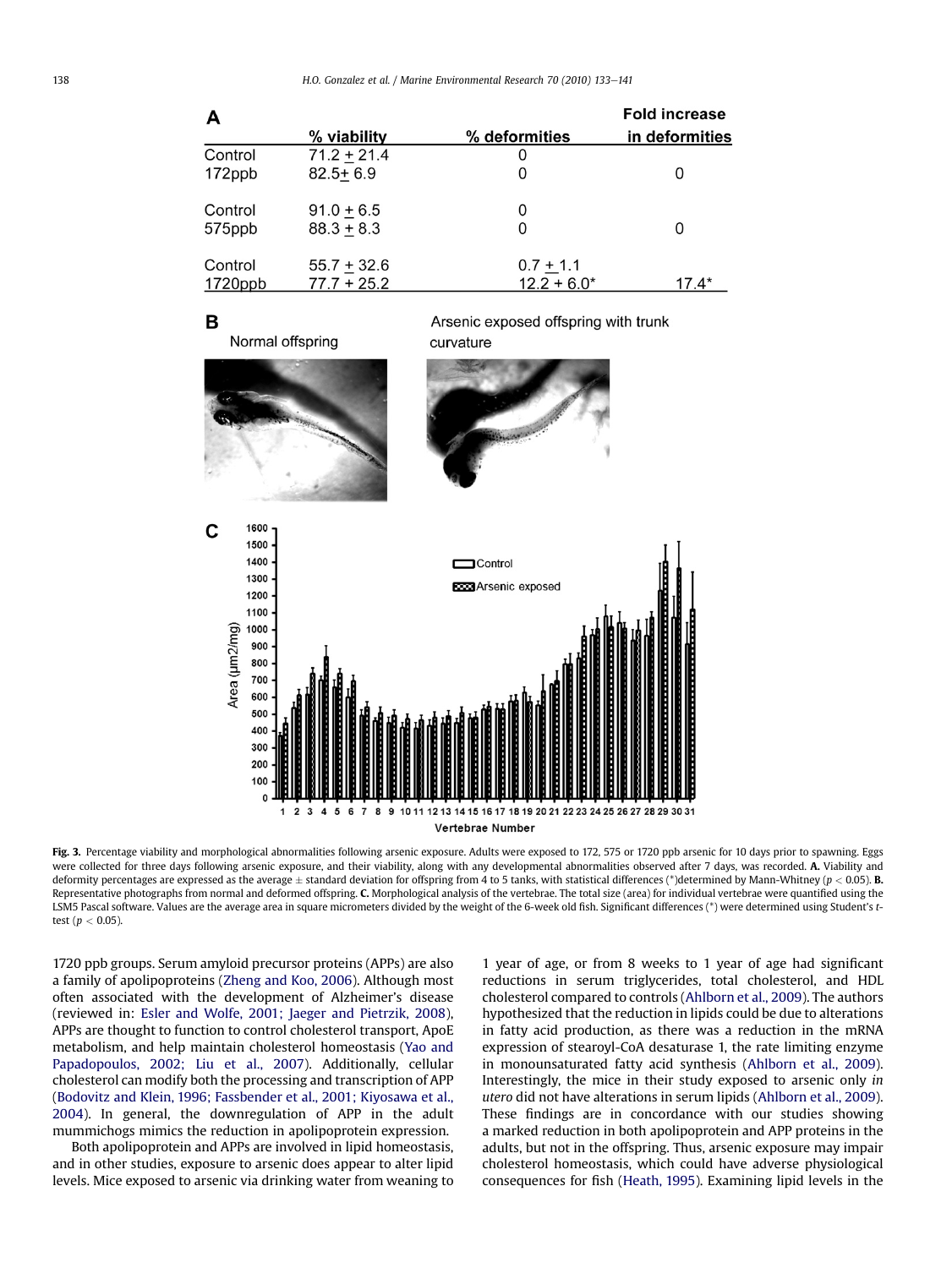<span id="page-6-0"></span>

Fig. 4. Comparisons of gene expression changes between the arrays and quantitative PCR (QPCR). Expression of three genes from the arrays that were differentially expressed in almost all genders, ages, and exposure groups were verified by QPCR using specific primers ( $n = 5$  for each group). Array fold changes were plotted against QPCR fold changes to determine their directionality and magnitude. Genes examined were apolipoprotein, serum amyloid precursor, and an EST termed 9-7. The letter indicates females (F), males (M), or juveniles (J), while the number (172, 575, or 1720) indicates the exposure group.

livers and serum of arsenic-exposed fish, and how that may impact adult health and egg quality would be worthy of future investigation.

Indeed the present study, along with many others, shows that arsenic often exhibits a complex gene expression profile. For example, arsenic exposure in zebrafish embryos resulted in the differential expression of several immune-responsive genes following a 10  $\mu$ g/L exposure, but no change in expression at 100 mg/L [\(Mattingly et al., 2009](#page-8-0)). In additional microarray studies using cell lines or rodent models, arsenic exposure results in very few commonly differentially expressed genes between the exposure groups ([Ahlborn et al., 2008](#page-7-0)), or can alter the expression of genes in opposite directions at low versus high concentrations ([Andrew et al., 2003, 2007; Lau et al., 2004; Snow et al., 2005](#page-7-0)). This may indicate that differing transcriptional networks are activated at low arsenic levels versus high arsenic levels, resulting in differing biological processes being altered [\(Bodwell et al., 2004, 2006](#page-7-0)).

#### 4.2. Gender differences in gene expression

We also found differing responses depending on the gender of the fish. For example, serum amyloid precursor was upregulated in the livers of the highest female exposure group, but downregulated in the livers of the males. In contrast, several ESTs were upregulated in the males and downregulated in the females. Gender-based differences in disease outcomes after arsenic exposure have been reported in the literature. For example, men have a higher incidence of pathological liver changes after arsenic exposure, while women are at greater risk of arsenic-related kidney, lung, and bladder cancers than men [\(Vahter et al., 2007; Lindberg et al.,](#page-8-0) [2008b](#page-8-0)). The same increase in bladder lesions in females has also been reported in studies with rodents ([Shen et al., 2006; Waalkes](#page-8-0) [et al., 2006\)](#page-8-0), while increases in liver tumors after arsenic exposure are seen in male rodents [\(Waalkes et al., 2003, 2004a,b;](#page-8-0) [Ahlborn et al., 2009\)](#page-8-0). It is known that hepatic metabolism of contaminants in some organisms can vary by gender (reviewed in [Burger et al., 2007](#page-7-0)) and it has been speculated that sex hormones affect in arsenic metabolism, altering its methylation, excretion, and thus its pathology ([Shen et al., 2006; Lindberg et al., 2008a,b\)](#page-8-0). As the fish in our study were reproductively active, hormonal changes may have influenced the effects of arsenic on gene expression.

### 4.3. Effect of arsenic on development

The second part of this study was to examine changes in development and gene expression in the offspring whose parents were exposed to arsenic. Viability was not different between the control and arsenic-exposed groups at any exposure concentration. However, parental exposure to arsenic increased the incidence of developmental deformities, such as spinal curvatures and smaller heads, by 17.4-fold at the highest concentration as compared to controls. In a previous experiment using a concentration of 230 ppb arsenic, there was a 2.8-fold increase in the incidence of spinal deformities in the hatchlings of exposed parents [\(Gonzalez et al.,](#page-7-0) [2006\)](#page-7-0). A study with zebrafish revealed various similar morphological abnormalities including dorsal curvature, flattened head, and pericardial edema ([Li et al., 2009](#page-7-0)), and mice exposed in utero via maternal oral treatment also exhibited skeletal abnormalities ([Hill et al., 2008](#page-7-0)). In humans, a decreased head and chest size was noted in children exposed to arsenic in utero [\(Rahman et al., 2009\)](#page-8-0).

It has been well documented that arsenic can cross the maternal blood supply and be detected in the fetus [\(Concha et al., 1998;](#page-7-0) [Kubota et al., 2005; Fängström et al., 2009](#page-7-0)). A study looking at the maternal transfer of arsenic from organisms such as adult black-tailed gulls noted that 11.3% of the arsenic burden was transferred to eggs [\(Kubota et al., 2002](#page-7-0)), fetal porpoise arsenic burden was about 36% of that measured in the mothers ([Kubota](#page-7-0) [et al., 2005\)](#page-7-0), and newborn mouse livers had 10% of the average arsenic concentration in maternal livers (Xie [et al., 2007\)](#page-8-0). Thus, even the low amounts of arsenic transferred to the offspring may impact its gene expression and subsequent development.

It is interesting to note that offspring exposed to arsenic in utero have very different pathologies based upon their gender. In mice exposed to arsenic in utero, males have increase in liver and adrenal tumors, while females have increases in urogenital tumors, but no changes in the incidence of liver or adrenal tumors ([Waalkes et al.,](#page-8-0)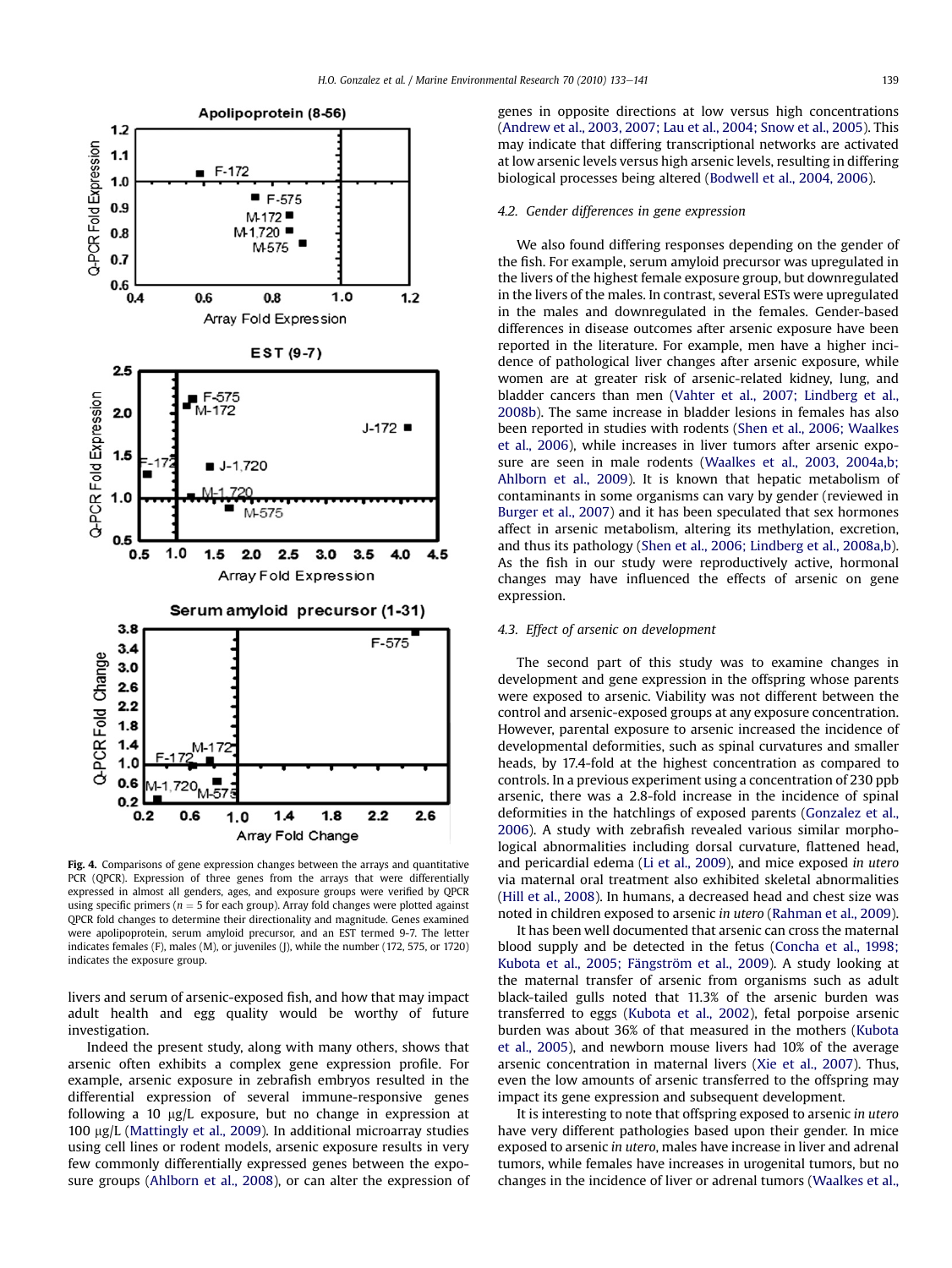<span id="page-7-0"></span>[2003, 2004a,b; Ahlborn et al., 2009](#page-8-0)). We did not determine the sex of the juveniles in our study before using them in the microarray study. Given that in rodents, very different arsenic metabolite profiles and pathologies are seen, not sexing our juvenile fish might have contributed to the lack of gene expression changes and the high amount of variability associated with the offspring.

In summary, we observed changes in lipid responsive genes at environmentally-relevant concentrations, indicating that arsenic exposure may impair cholesterol homeostasis, which could have adverse effects on organismal health. These findings will provide us with a better understanding of the effects of dose, gender, and exposure age on the response to arsenic.

### Acknowledgements

This work was supported by NCRR #2G12 RR008124, NSF/EPA #EF 0830117, and CSREES/USDA, under project number #SC-1700380. It is technical contribution No. 5647 of the Clemson University Experiment Station. The authors would also like to thank Marian Viveros and Judi Ellzey (UTEP) for technical assistance.

#### References

- Ahlborn, G.J., Nelson, G.M., Grindstaff, R.D., Waalkes, M.P., Diwan, B.A., Allen, J.W., Kitchin, K.T., Preston, R.J., Hernandez-Zavala, A., Adair, B., Thomas, D.J., Delker, D.A., 2009. Impact of life stage and duration of exposure on arsenicinduced proliferative lesions and neoplasia in C3H mice. Toxicology 262, 106-113
- Ahlborn, G.J., Nelson, G.M., Ward, W.O., Knapp, G., Allen, J.W., Ouyang, M., Roop, B.C., Chen, Y., O'Brien, T., Kitchin, K.T., Delker, D.A., 2008. Dose response evaluation of gene expression profiles in the skin of K6/ODC mice exposed to sodium arsenite. Toxicol. Appl. Pharmacol. 227, 400-416.
- Andrew, A.S., Bernardo, V., Warnke, L.A., Davey, J.C., Hampton, T., Mason, R.A., Thorpe, J.E., Ihnat, M.A., Hamilton, J.W., 2007. Exposure to arsenic at levels found in U.S. drinking water modifies expression in the mouse lung. Toxicol. Sci.  $100.75 - 87.$
- Andrew, A.S., Warren, A.J., Barchowsky, A., Temple, K.A., Klei, L., Soucy, N.V., O'Hara, K.A., Hamilton, J.W., 2003. Genomic and proteomic profiling of responses to toxic metals in human lung cells. Environ. Health Perspect. 111,  $825 - 835$
- Atkinson, D., 1992. Apolipoprotein structure: crystals and models. Curr. Opin. Struct.  $Biol. 2, 482-489.$
- ATSDR, 2007. CERCLA Priority List of Hazardous Substances that will be the Subject of Toxicological Profiles and Support Document. Agency for Toxic Substances and Disease Registry, SUDHHS, PHS, City. 2007.
- Bain, L.J., 2002. cDNA cloning, sequencing, and differential expression of a hearttype fatty acid-binding protein in the mummichog (Fundulus heteroclitus). Mar.<br>Environ. Res. 54, 379–383.
- Bates, M.N., Smith, A.H., Hopenhayn-Rich, C., 1992. Arsenic ingestion and internal cancers: a review. Am. J. Epidemiol 135, 462-476.
- Bears, H., Richards, J.G., Schulte, P.M., 2006. Arsenic exposure alters hepatic arsenic species composition and stress-mediated gene expression in the common killifish (Fundulus heteroclitus). Aquat. Toxicol. 77, 257-266.
- Bodovitz, S., Klein, W.L., 1996. Cholesterol modulates alphasecretase cleavage of amyloid precursor protein. J. Biol. Chem. 271, 4436-4440.
- Bodwell, J.E., Gosse, J.A., Nomikos, A.P., Hamilton, J.W., 2006. Arsenic disruption of steroid receptor gene activation: complex dose-response effects are shared by several steroid receptors. Chem. Res. Toxicol. 19, 1619–1629.
- Bodwell, J.E., Kingsley, L.A., Hamilton, J.W., 2004. Arsenic at very low concentrations alters glucocorticoid receptor (GR)-mediated gene activation but not GRmediated gene repression: complex dose-response effects are closely correlated with levels of activated GR and require a functional GR DNA binding domain. Chem. Res. Toxicol. 17, 1064-1076.
- Boyle, D., Brix, K.V., Amlund, H., Lundebye, A.K., Hogstrand, C., Bury, N.R., 2008. Natural arsenic contaminated diets perturb reproduction in fish. Environ. Sci. Technol. 42, 5354-5360.
- Burger, J., Fossi, C., McClellan-Green, P., Orlando, E.F., 2007. Methodologies, bioindicators, and biomarkers for assenting gender-related differences in wildlife exposed to environmental chemicals. Environ. Res. 104, 135–152.
- Chang, J.S., Gu, M.B., Kim, K.W., 2009. Effect of arsenic on p53 mutation and occurrence of teratogenic salamanders: their potential as ecological indicators for arsenic contamination. Chemosphere 75, 948-954.
- Chen, C.J., Wang, S.L., Chiou, J.M., Tseng, C.H., Chiou, H.Y., Hsueh, Y.M., Chen, S.Y., Wu, M.M., Lai, M.S., 2007. Arsenic and diabetes and hypertension in human populations: a review. Toxicol. Appl. Pharmacol. 222, 298-304.
- Chen, H., Liu, J., Merrick, B.A., Waalkes, M.P., 2001. Genetic events associated with arsenic-induced malignant transformation: applications of cDNA microarray technology. Mol. Carcinog. 30, 79-87.
- Col, M., Col, C., Soran, A., Sayli, B.S., Ozturk, S., 1999. Arsenic-related Bowen's disease, palmar keratosis, and skin cancer. Environ. Health Perspect. 196, 687-689.
- Concha, G., Vogler, G., Lezcano, D., Nermell, B., Vahter, M., 1998. Exposure to inorganic arsenic metabolites during early human development. Toxicol. Sci. 44,  $185 - 190.$
- Datta, S., Ghosh, D., Saha, D.R., Bhattacharaya, S., Mazumder, S., 2009. Chronic exposure to low concentration of arsenic is immunotoxic to fish: role of head kidney macrophages as biomarkers of arsenic toxicity to Clarias batrachus. Aquat. Toxicol. 92, 86-94.
- Datta, S., Saha, D.R., Ghosh, D., Majumdar, T., Bhattacharya, S., Mazumder, S., 2007. Sub-lethal concentration of arsenic interferes with the proliferation of hepatocytes and induces in vivo apoptosis in Clarias batrachus L. Comp. Biochem. Physiol. C Toxicol. Pharmacol. 145, 339-349.
- Díaz-Villaseñor, A., Burns, A.L., Hiriart, M., Cebrián, M.E., Ostrosky-Wegman, P., 2007. Arsenic-induced alteration in the expression of genes related to type 2 diabetes mellitus. Toxicol. Appl. Pharmacol. 225, 123-133.
- Edgar, R., Domrachev, M., Lash, A.E., 2002. Gene Expression Omnibus: NCBI gene expression and hybridization array data repository. Nucleic Acids Res. 30,  $207 - 210$
- Engel, R.R., Hopenhayn-Rich, C., Receveur, O., Smith, A.H., 1994. Vascular effects of chronic arsenic exposure: a review. Epidemiol. Rev. 16, 184-209.
- EPA, 2001. National primary drinking water regulations; arsenic and clarifications to compliance and new source contaminants monitoring from the environmental protection agency; Final Rule. Fed. Regist. 66, 6976-7066.
- Esler, W.P., Wolfe, M.S., 2001. A portrait of Alzheimer secretases—new features and familiar faces. Science 293, 1449-1454.
- Fängström, B., Hamadani, J., Nermell, B., Grandér, M., Palm, B., Vahter, M., 2009. Impaired arsenic metabolism in children during weaning. Toxicol. Appl. Pharmacol. 239, 208-214.
- Fassbender, K., Simons, M., Bergmann, C., Stroick, M., Lutjohann, D., Keller, P., Runz, H., Kuhl, S., Bertsch, T., von Bergmann, K., Hennerici, M., Beyreuther, K., Hartmann, T., 2001. Simvastatin strongly reduces levels of Alzheimer's disease beta-amyloid peptides Abeta 42 and Abeta 40 in vitro and in vivo. Proc. Natl. Acad. Sci. U S A 98, 5856-5861.
- Gonzalez, H.O., Roling, J.A., Baldwin, W.S., Bain, L.J., 2006. Physiological changes and differential gene expression in mummichogs (Fundulus heteroclitus) exposed to arsenic. Aquat. Toxicol. 77, 43-52.
- Gorman, K.F., Breden, F., 2007. Teleosts as models for human vertebral stability and deformity. Comp. Biochem. Physiol. C Toxicol. Pharmacol. 145, 28-38.
- Hays, A.M., Lantz, R.C., Rodgers, L.S., Sollome, J.J., Vaillancourt, R.R., Andrew, A.S., Hamilton, J.W., Camenisch, T.D., 2008. Arsenic-induced decreases in the vascular matrix. Toxicol. Pathol. 36, 805-817.
- Heath, A.G., 1995. Water Pollution and Fish Physiology. CRC Press, Boca Raton, FL.
- Hill, D.S., Wlodarczyk, B.J., Finnell, R.H., 2008. Reproductive consequences of oral arsenate exposure during pregnancy in a mouse model. Birth Defects Res. B 88,  $40 - 47$ .
- Jaeger, S., Pietrzik, C.U., 2008. Functional role of lipoprotein receptors in Alzheimer's disease. Curr Alzheimer Res. 5, 15-25.
- Kingston, H.M., Jassie, L.B. (Eds.), 1988, ACS Professional Reference Book Series. Am. Chem. Soc., Washington, DC.
- Kiyosawa, N., Ito, K., Niino, N., Sakuma, K., Kanbori, M., Yamoto, T., Manabe, S., Matsunuma, N., 2004. Effect of serum cholesterol on the mRNA content of amyloid precursor protein in rat livers. Toxicol. Lett. 150, 157-166.
- Koskinen, H., Pehkonen, P., Vehniäinen, E., Krasnov, A., Rexroad, C., Afanasyev, S., Mölsa, H., Oikari, A., 2004. Response of rainbow trout transcriptome to model chemical contaminants. Biochem. Biophys. Res. Commun. 320, 745-753.
- Kubota, R., Kunito, T., Fujihara, J., Tanabe, S., Yang, J., Miyazaki, N., 2005. Placental transfer of arsenic to fetus of Dall's porpoises (Phocoenoides dalli). Mar. Pollut. Bull. 51, 845-849.
- Kubota, R., Kunito, T., Tanabe, S., Ogi, H., Shibata, Y., 2002. Maternal transfer of arsenic to eggs of blacktailed gull (Larus crassirostris) from Rishiri Island. Japan. Appl. Organomet. Chem. 16, 463-468.
- Lam, S.H., Winata, C.L., Tong, Y., Korzh, S., Lim, W.S., Korzh, V., Spitsbergen, J., Mathavan, S., Miller, L.D., Liu, E.T., Gong, Z., 2006. Transcriptome kinetics of arsenic-induced adaptive response in zebrafish liver. Physiol. Genomics 27,  $351 - 361.$
- Lantz, R.C., Chau, B., Sarihan, P., Witten, M.L., Pivniouk, V.I., Chen, G.J., 2008. In utero and postnatal exposure to arsenic alters pulmonary structure and function. Toxicol. Appl. Pharmacol. 235, 105-113.
- Larkin, P., Sabo-Attwood, T., Kelso, J., Denslow, N.D., 2002. Gene expression analysis of largemouth bass exposed to estradiol, nonylphenol, and  $p$ ,  $p'$ -DDE. Comp. Biochem. Physiol. B Biochem. Mol. Biol. 133, 543-557.
- Lau, A.T., Li, M., Xie, R., He, Q.Y., Chiu, J.F., 2004. Opposed arsenite-induced signaling pathways promote cell proliferation or apoptosis in cultured lung cells. Carcinogenesis  $25.21 - 28.$
- Li, D., Lu, C., Wang, J., Hu, W., Cao, Z., Sun, D., Xia, H., Ma, X., 2009. Developmental mechanisms of arsenite toxicity in zebrafish (Danio rerio) embryos. Aquat. Toxicol. 91, 229-237.
- Lindberg, A.L., Ekström, E.C., Nermell, B., Rahman, M., Lönnerdal, B., Persson, L.A., Vahter, M., 2008a. Gender and age differences in the metabolism of inorganic arsenic in a highly exposed population in Bangladesh. Environ. Res. 106, 110-120.
- Lindberg, A.L., Rahman, M., Persson, L.A., Vahter, M., 2008b. The risk of arsenic induced skin lesions in Bangladeshi men and women is affected by arsenic metabolism and the age at first exposure. Toxicol. Appl. Pharmacol.  $230, 9-16$ .